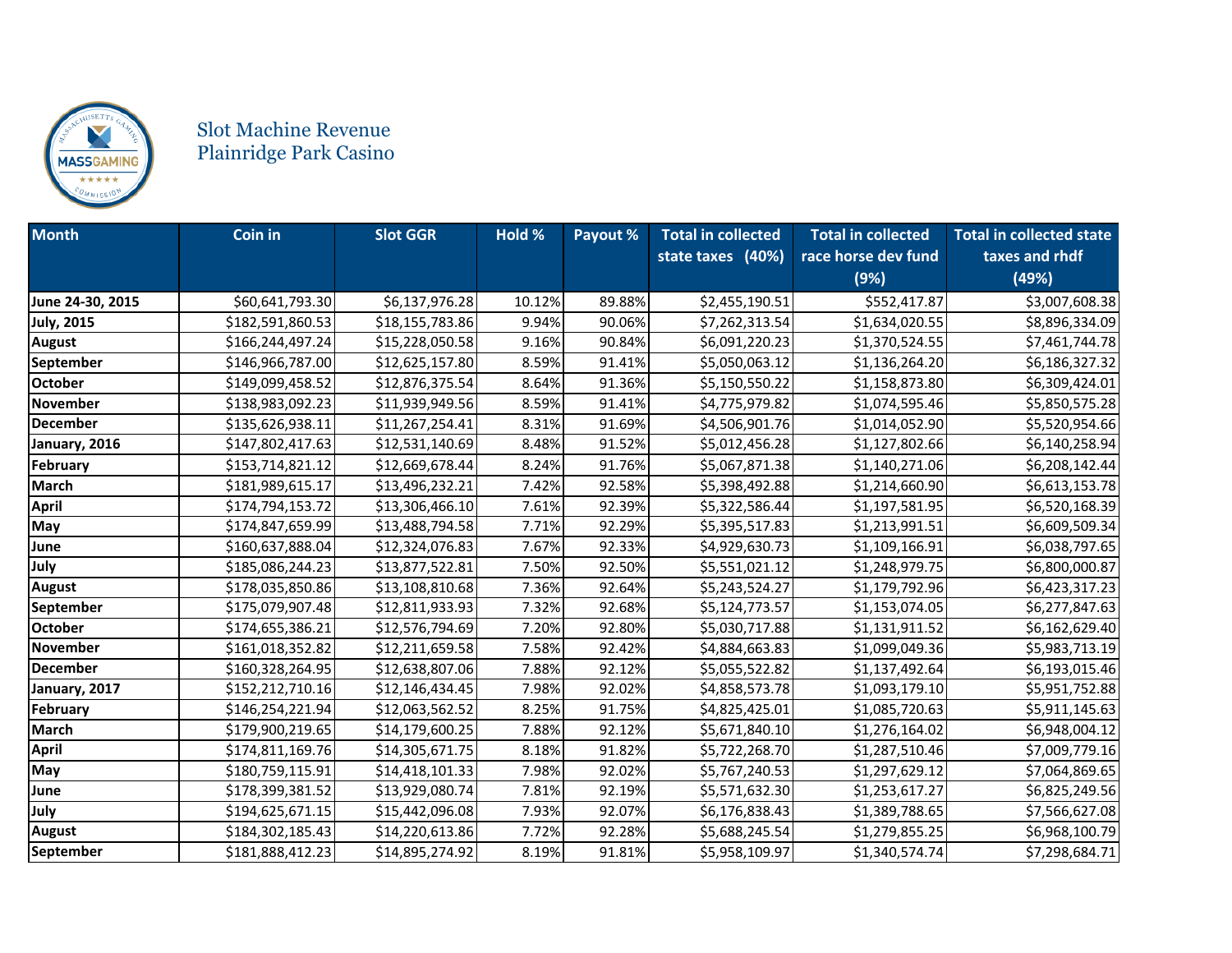| <b>October</b>          | \$175,514,522.84 | \$13,562,864.69 | 7.73%   | 92.27%  | \$5,425,145.88 | \$1,220,657.82 | \$6,645,803.70 |
|-------------------------|------------------|-----------------|---------|---------|----------------|----------------|----------------|
| November                | \$168,442,924.28 | \$12,900,720.02 | 7.66%   | 92.34%  | \$5,160,288.01 | \$1,161,064.80 | \$6,321,352.81 |
| <b>December</b>         | \$166,215,233.12 | \$12,722,209.36 | 7.65%   | 92.35%  | \$5,088,883.74 | \$1,144,998.84 | \$6,233,882.59 |
| January 2018            | \$158,131,225.24 | \$12,493,163.50 | 7.90%   | 92.10%  | \$4,997,265.40 | \$1,124,384.72 | \$6,121,650.12 |
| February                | \$163,656,092.45 | \$13,875,607.83 | 8.48%   | 91.52%  | \$5,550,243.13 | \$1,248,804.70 | \$6,799,047.84 |
| <b>March</b>            | \$190,673,169.02 | \$15,828,132.30 | 8.30%   | 91.70%  | \$6,331,252.92 | \$1,424,531.91 | \$7,755,784.83 |
| <b>April</b>            | \$183,304,282.66 | \$14,594,192.56 | 7.96%   | 92.04%  | \$5,837,677.02 | \$1,313,477.33 | \$7,151,154.35 |
| May                     | \$183,441,966.20 | \$14,622,781.52 | 7.97%   | 92.03%  | \$5,849,112.61 | \$1,316,050.34 | \$7,165,162.94 |
| June                    | \$182,655,960.98 | \$14,858,491.45 | 8.13%   | 91.87%  | \$5,943,396.58 | \$1,337,264.23 | \$7,280,660.81 |
| July                    | \$185,701,521.19 | \$15,149,925.77 | 8.16%   | 91.84%  | \$6,059,970.31 | \$1,363,493.32 | \$7,423,463.63 |
| August                  | \$190,063,610.12 | \$15,380,183.28 | 8.09%   | 91.91%  | \$6,152,073.31 | \$1,384,216.50 | \$7,536,289.81 |
| September               | \$175,534,995.43 | \$14,319,232.42 | 8.16%   | 91.84%  | \$5,727,692.97 | \$1,288,730.92 | \$7,016,423.89 |
| <b>October</b>          | \$170,439,180.74 | \$13,525,789.45 | 7.94%   | 92.06%  | \$5,410,315.78 | \$1,217,321.05 | \$6,627,636.83 |
| <b>November</b>         | \$164,784,376.31 | \$12,852,262.82 | 7.80%   | 92.20%  | \$5,140,905.13 | \$1,156,703.65 | \$6,297,608.78 |
| <b>December</b>         | \$178,709,232.45 | \$14,089,866.43 | 7.88%   | 92.12%  | \$5,635,946.57 | \$1,268,087.98 | \$6,904,034.55 |
| January 2019            | \$156,425,264.68 | \$12,379,114.94 | 7.91%   | 92.09%  | \$4,951,645.98 | \$1,114,120.34 | \$6,065,766.32 |
| February                | \$162,837,427.93 | \$12,594,203.49 | 7.73%   | 92.27%  | \$5,037,681.40 | \$1,133,478.31 | \$6,171,159.71 |
| <b>March</b>            | \$194,127,824.06 | \$15,937,424.66 | 8.21%   | 91.79%  | \$6,374,969.86 | \$1,434,368.22 | \$7,809,338.08 |
| <b>April</b>            | \$174,453,089.36 | \$14,062,059.86 | 8.06%   | 91.94%  | \$5,624,823.94 | \$1,265,585.39 | \$6,890,409.33 |
| May                     | \$185,469,998.30 | \$14,842,949.69 | 8.00%   | 92.00%  | \$5,937,179.88 | \$1,335,865.47 | \$7,273,045.35 |
| June                    | \$174,612,251.58 | \$13,542,525.14 | 7.76%   | 92.24%  | \$5,417,010.06 | \$1,218,827.26 | \$6,635,837.32 |
| July                    | \$158,231,248.19 | \$12,535,760.72 | 7.92%   | 92.08%  | \$5,014,304.29 | \$1,128,214.09 | \$6,142,518.38 |
| <b>August</b>           | \$159,579,374.83 | \$12,080,416.50 | 7.57%   | 92.43%  | \$4,832,166.60 | \$1,087,237.48 | \$5,919,404.08 |
| <b>September</b>        | \$147,794,151.78 | \$11,543,072.37 | 7.81%   | 92.19%  | \$4,617,228.95 | \$1,038,876.51 | \$5,656,105.46 |
| <b>October</b>          |                  | \$11,246,655.34 | #DIV/0! | #DIV/0! | \$4,498,662.14 | \$1,012,198.98 | \$5,510,861.12 |
| <b>November</b>         | \$143,097,401.31 | \$10,978,221.85 | 7.67%   | 92.33%  | \$4,391,288.74 | \$988,039.97   | \$5,379,328.71 |
| <b>December</b>         | \$138,976,322.45 | \$10,206,565.17 | 7.34%   | 92.66%  | \$4,082,626.07 | \$918,590.87   | \$5,001,216.93 |
| January 2020            | \$145,310,440.01 | \$11,083,477.98 | 7.63%   | 92.37%  | \$4,433,391.19 | \$997,513.02   | \$5,430,904.21 |
| February                | \$147,702,198.17 | \$11,700,530.53 | 7.92%   | 92.08%  | \$4,680,212.21 | \$1,053,047.75 | \$5,733,259.96 |
| <b>March</b>            | \$62,366,462.48  | \$4,756,695.12  | 7.63%   | 92.37%  | \$1,902,678.05 | \$428,102.56   | \$2,330,780.61 |
| <b>April</b>            | \$0.00           | \$0.00          | N/A     | N/A     | \$0.00         | \$0.00         | \$0.00         |
| $\overline{\text{May}}$ | \$0.00           | \$0.00          | N/A     | N/A     | \$0.00         | \$0.00         | \$0.00         |
| June                    | \$0.00           | \$0.00          | N/A     | N/A     | \$0.00         | \$0.00         | \$0.00         |
| July                    | \$89,186,387.19  | \$7,740,863.58  | 8.68%   | 91.32%  | \$3,096,345.43 | \$696,677.72   | \$3,793,023.15 |
| August                  | \$133,966,401.93 | \$10,168,966.21 | 7.59%   | 92.41%  | \$4,067,586.48 | \$915,206.96   | \$4,982,793.44 |
| September               | \$130,133,417.36 | \$9,948,093.35  | 7.64%   | 92.36%  | \$3,979,237.34 | \$895,328.40   | \$4,874,565.74 |
| October                 | \$135,257,400.42 | \$10,087,191.39 | 7.46%   | 92.54%  | \$4,034,876.56 | \$907,847.23   | \$4,942,723.78 |
| <b>November</b>         | \$107,736,352.63 | \$7,595,273.47  | 7.05%   | 92.95%  | \$3,038,109.39 | \$683,574.61   | \$3,721,684.00 |